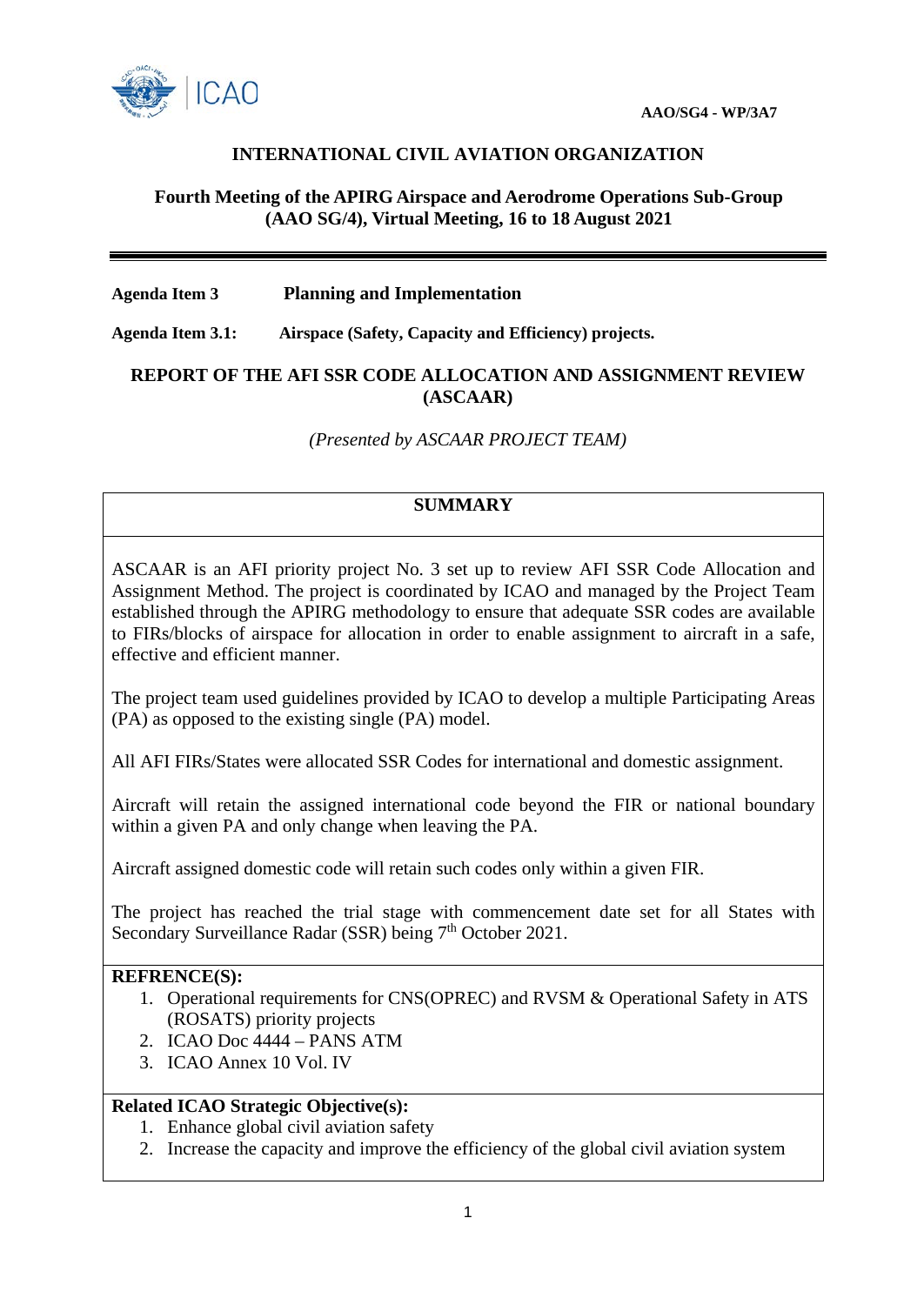## **1. INTRODUCTION**

1.1 ASCAAR Project Team members as constituted by Airspace and Airport Operations SG are; Kenya – Chairperson Botswana – Member Côte d'Ivoire – Member Ghana – Member South Africa – Member Nigeria – Member Senegal – Member ASECNA – Member IATA – Member CANSO – Member IFATCA – Member East African Community – Invited Organization EUROCONTROL – Invited Organization

- 1.2 The new code allotment plan is expected to provide FIRs in the AFI region with a means to coordinate the use of 4096 SSR codes in Mode A/3 in the safest, efficient and economical manner.
- 1.3 Two physical meetings were held in May 2018 and January 2020 both in Nairobi, Kenya. The rest of the work was conducted online.

# **2. DISCUSSION**

2.1 The team updated the AFI SSR Code Management Plan (CMP) and assignment standards in order to make codes available to all airspaces and improve usage to increase availability of each code as follows:

- a) Streamlined inter-FIR code allocation within given blocks of airspace.
- b) Increased the efficiency of SSR code usage.
- 2.2 The SSR Codes allocation process ensured that:
	- a) All States/FIRs/blocks of airspaces are allocated SSR codes.
	- b) No multiple code allocations in States/firs/blocks of airspace.
	- c) FIRs/blocks of airspace code allocation/sharing schemes are considered.
	- d) Addressed concerns related to interoperability of CNS/ATM systems.

# 2.3 To address safety concerns, the process ensured that there was:

- a) No conflict in code allocation.
- b) Availability of SSR codes for allocation to States and assignment to aircraft.
- c) Equitable distribution of allocated SSR codes.